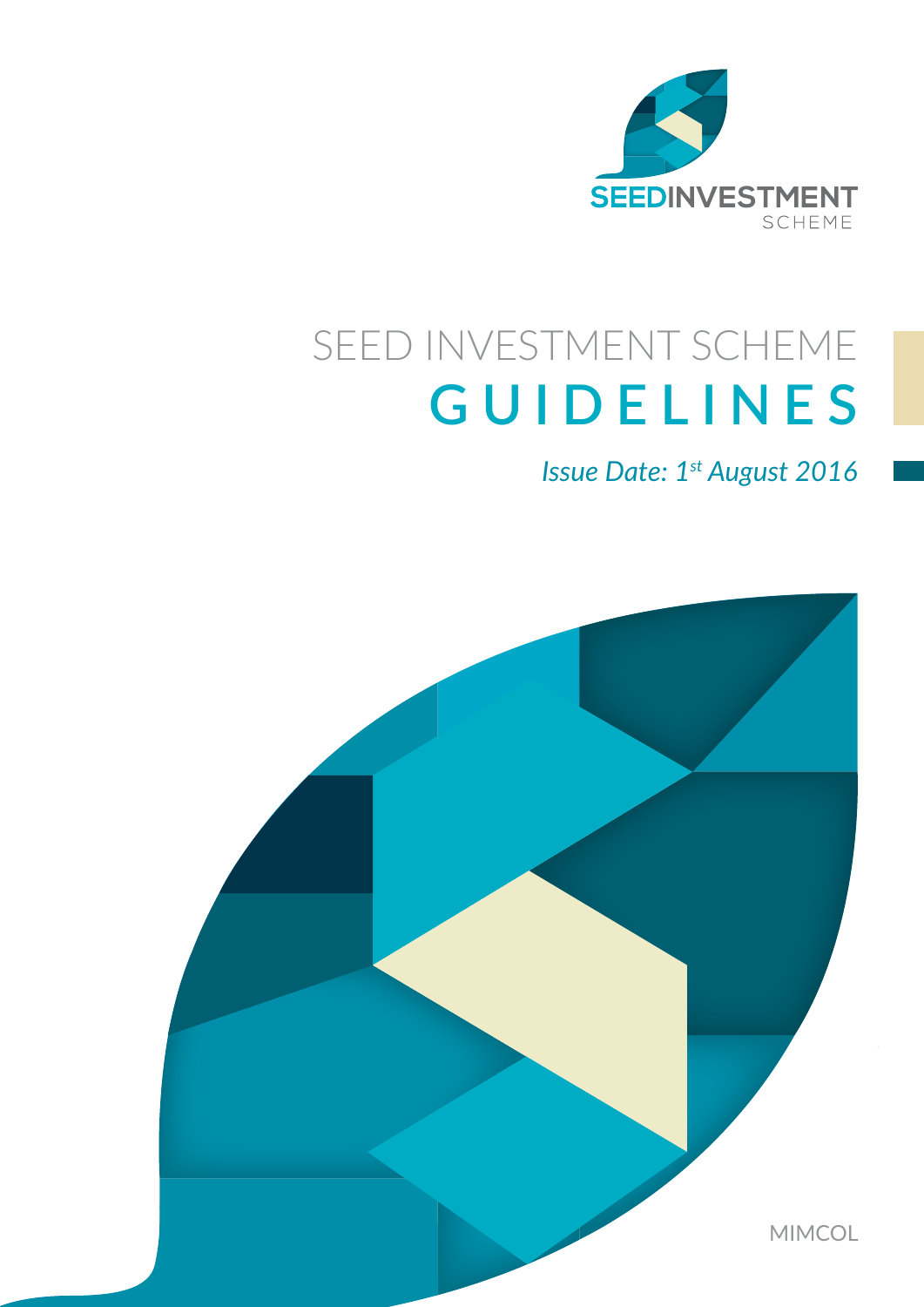- **4.3 APPLICATION PROCESS FOR QUALIFYING INVESTOR** 11
- **4.3.1. APPLICATION FOR STATUS AS A QUALIFYING INVES**
- **4.3.2. DOCUMENTATION REQUIRED FOR DETERMINATION**
- **4.3.3. NOTIFICATION OF RESULTS**
- **4.3.4. UTILISATION OF TAX CREDITS**
- **4.3.5. ANNUAL DOCUMENTATION**

|     | 4.2.1 APPLICATION FOR STATUS AS A QUALIFYING COMPANY           | 10                       |
|-----|----------------------------------------------------------------|--------------------------|
|     | 4.2.2 DOCUMENTATION REQUIRED FOR DETERMINATION OF APPLICATION  | 10                       |
|     | <b>4.2.3. SME DECLARATION FORM</b>                             | 10                       |
|     | <b>4.2.4 NOTIFICATION OF RESULTS</b>                           | 10                       |
|     | <b>4.2.5 ANNUAL DOCUMENTATION</b>                              | 11                       |
|     | <b>4.2.6 ONSITE INSPECTIONS</b>                                | 11                       |
| 4.3 | <b>APPLICATION PROCESS FOR QUALIFYING INVESTOR</b>             | 11                       |
|     | 4.3.1. APPLICATION FOR STATUS AS A QUALIFYING INVESTOR         | 11                       |
|     | 4.3.2. DOCUMENTATION REQUIRED FOR DETERMINATION OF APPLICATION | 11                       |
|     | <b>4.3.3. NOTIFICATION OF RESULTS</b>                          | $\overline{\mathbf{12}}$ |
|     | <b>4.3.4. UTILISATION OF TAX CREDITS</b>                       | 12                       |
|     | <b>A 2 E ANINITAL DOCUMENTATION</b>                            | $\mathbf{4}\mathbf{2}$   |

| 3.   | <b>DESCRIPTION OF INCENTIVE</b>       | 80 |
|------|---------------------------------------|----|
| 3.1. | <b>TAX CREDIT</b>                     | 80 |
|      | 3.2. DISPOSAL OF ELIGIBLE INVESTMENTS | 08 |
|      | 3.2.1 CAPITAL GAINS                   | 08 |
|      | 3.2.1.1 IN THE FIRST THREE YEARS      | 08 |
|      | <b>3.2.1.2 AFTER THREE YEARS</b>      | 08 |
|      | 3.2.2. LOSSES                         | 08 |
|      | 3.3. CUMULATION OF AID                | 08 |
|      | 3.4. ABUSE OF SCHEME                  | 09 |
|      | 3.4.1. CLAW BACK OF TAX CREDIT        | 09 |
|      | 3.4.2. ANTI-ABUSE MECHANISM           | 09 |
|      |                                       |    |

| $\mathbf{1}$ . | <b>INTRODUCTION</b>           | 04 |
|----------------|-------------------------------|----|
| 1.1.           | <b>SCOPE AND PURPOSE</b>      | 04 |
| 1.2.           | <b>DURATION OF THE SCHEME</b> | 04 |
| 1.3.           | <b>LEGAL BASIS</b>            | 04 |
|                | 1.4. COMPETENT ENTITY         | 04 |

## /01

## /03

## /04

| 4.   | <b>APPLICATION PROCESS</b>                                    | 10             |
|------|---------------------------------------------------------------|----------------|
| 4.1  | <b>GENERAL INFORMATION</b>                                    | 10             |
| 4.2. | APPLICATION PROCESS FOR QUALIFYING COMPANY                    | 10             |
|      | 4.2.1 APPLICATION FOR STATUS AS A QUALIFYING COMPANY          | 10             |
|      | 4.2.2 DOCUMENTATION REQUIRED FOR DETERMINATION OF APPLICATION | 10             |
|      | 4.2.3. SME DECLARATION FORM                                   | 10             |
|      | <b>4.2.4 NOTIFICATION OF RESULTS</b>                          | 10             |
|      | <b>4.2.5 ANNUAL DOCUMENTATION</b>                             | 11             |
|      | <b>4.2.6 ONSITE INSPECTIONS</b>                               | 11             |
|      | 4.0 A DDLICATION DDOCECC FOD OUALIEVING INVECTOR              | $\overline{A}$ |

# /02 TABLE

| 2.     | <b>ELIGIBILITY</b>                                            | 05 |
|--------|---------------------------------------------------------------|----|
| 2.1.   | <b>QUALIFYING COMPANY</b>                                     | 05 |
|        | 2.1.1. SMALL AND/OR MEDIUM SIZED<br><b>ENTERPRISE ('SME')</b> | 05 |
|        | 2.1.2. FIRST COMMERCIAL SALE                                  | 05 |
| 2.1.3. | <b>QUALIFYING ACTIVITIES</b>                                  | 05 |
| 2.1.4. | <b>EXCLUDED ACTIVITIES</b>                                    | 05 |
| 2.1.5. | <b>NON-ELIGIBLE UNDERTAKINGS</b>                              | 05 |
|        | 2.1.6. UNDERTAKINGS IN DIFFICULTY                             | 06 |
| 2.1.7. | <b>STATUS OF 'QUALIFYING COMPANY'</b>                         | 06 |
| 2.2.   | <b>QUALIFYING INVESTOR</b>                                    | 06 |
|        | 2.2.1. ELIGIBILITY FOR BENEFITS                               | 06 |
| 2.2.2. | 'CONNECTED TO A QUALIFYING COMPANY'                           | 06 |
| 2.2.3. | <b>NON-ELIGIBLE INVESTORS</b>                                 | 07 |
| 2.2.4. | <b>STATUS OF 'QUALIFYING INVESTOR'</b>                        | 07 |
| 2.3    | <b>ELIGIBLE INVESTMENTS</b>                                   | 07 |





/05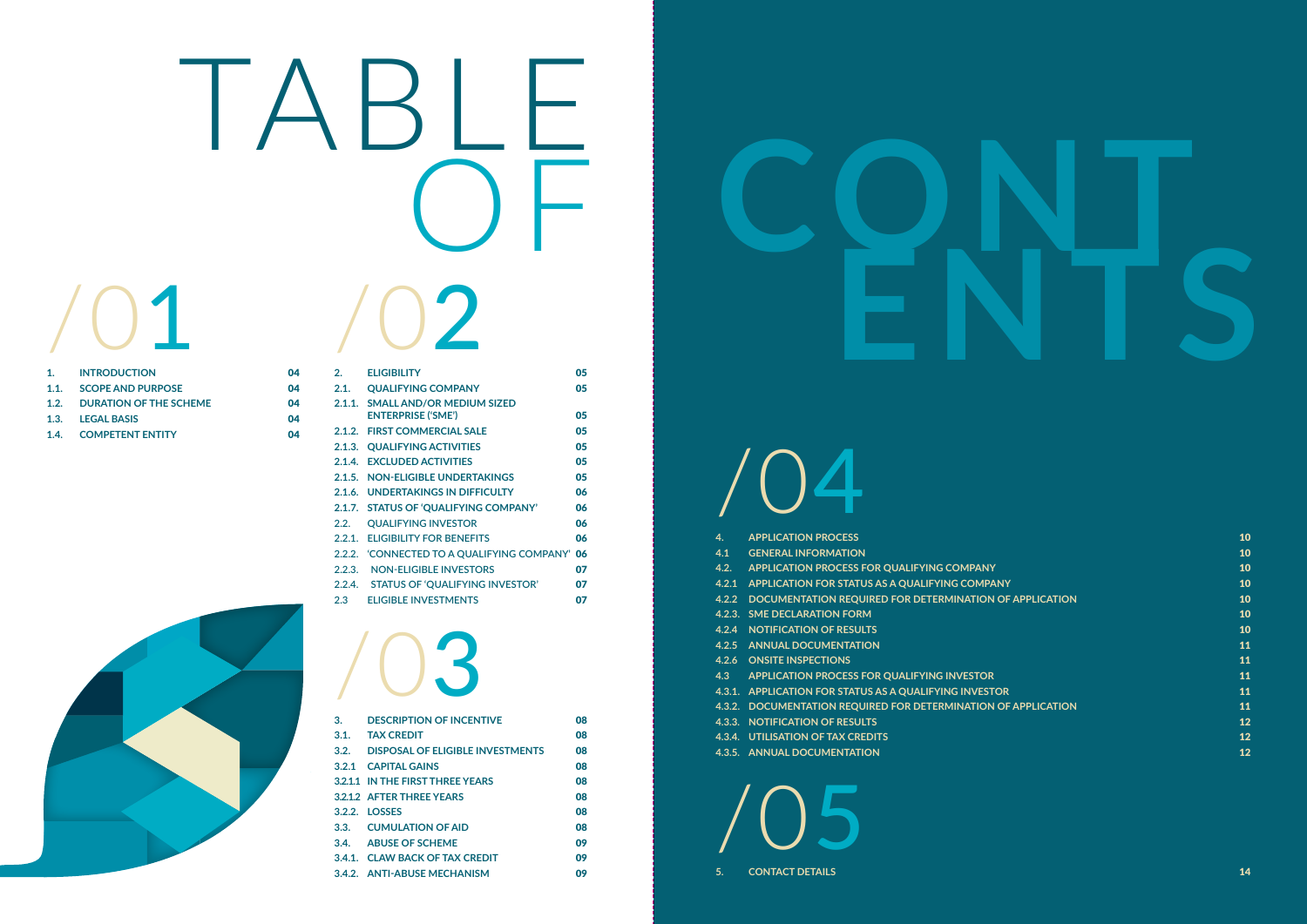#### **1.1. SCOPE AND PURPOSE**

The Seed Investment Scheme (the 'Scheme') has been introduced in order to help start-ups raise equity finance.

More specifically, the Scheme provides for the granting of tax reliefs in the form of tax credits to individual investors resident in or operating in Malta investing in such start-up businesses.

In this regard, tax credits may be available in terms of the Scheme to individual investors resident in or operating in Malta who subscribe on their own behalf to fully paid up equity shares at par<sup>1</sup> in start-ups qualifying as 'qualifying  $companies<sup>2</sup>$  and who qualify as 'qualifying investors<sup>3'</sup>, up to the relative capping.

#### **1.2. DURATION OF THE SCHEME**

The Scheme is deemed to have come into force on the 1st January 2016 in relation to investments made as from basis year 2016 onwards, and shall remain effective until the 31st December 2018 or upon such later date as may be determined by the Minister responsible for finance by order published in the Government Gazette.

In any event, the Scheme shall cease to have effect upon the application of the Scheme to five million Euro (€5,000,000) of investments in the start-ups (i.e. 'qualifying companies'),

#### **2.1. QUALIFYING COMPANY**

A company will qualify as a 'qualifying company' for the purposes of the Scheme if it satisfies the following cumulative conditions and has been issued with the relative compliance certificate

- a) is a Small and/or Medium Sized Enterprise;
- b) is incorporated in Malta or is controlled and managed from Malta or has a place of business in Malta;
- c) has been in existence and engaged in carrying out qualifying activities for a period not exceeding 3 years following its first commercial sale;
- d) is not listed on any stock exchanges;
- e) does not have more than 10 employees;
- f) has gross assets of not more than €250,000 (immediately preceding the issue of equity shares to the qualifying investor).

#### **2.1.1. SMALL AND/OR MEDIUM SIZED ENTERPRISE ('SME')**

For the purposes of these Guidelines and the Rules, the term 'small and/or medium sized enterprise' means undertakings fulfilling the criteria laid down in Annex I of the Regulation.

#### **2.1.2. FIRST COMMERCIAL SALE**

For the purposes of these Guidelines and the Rules, the term 'first commercial sale' has the meaning assigned to it in the Regulation, in terms of which a 'first commercial sale' means the first sale by a company on a product or service market (excluding limited sales to test the market).

#### **2.1.3. QUALIFYING ACTIVITIES**

A qualifying company may carry out any activity, the income derived from which is chargeable under the relevant provisions of the Act<sup>5</sup>, other than any one of the excluded activities outlined in Section 2.1.4 of these Guidelines.

or to such other amount of investments in qualifying companies as may be established by the Minister responsible for Finance by order published in the Government Gazette.

#### **1.3. LEGAL BASIS**

The Seed Investment Scheme (Income Tax) Rules, 2016, Legal Notice 232 of 2016 (as may be amended from time to time) (the 'Rules') issued in terms of Article 14(2) and Article 96 of the Income Tax Act, Chapter 123 of the Laws of Malta (the 'Act'). The terms and conditions covering this Scheme are in line with Commission Regulation (EU) No 651/2014 of 17 June 2014 declaring certain categories of aid compatible with the internal market in application of Articles 107 and 108 of the Treaty (the 'Regulation')4.

#### **1.4. COMPETENT ENTITY**

The Malta Investment Management Company Limited (the 'Competent Entity' or 'MIMCOL') is the competent entity responsible for the administration of the Scheme.

*<sup>1</sup>Refer to Section 2.3: Eligible Investment <sup>2</sup>Refer to Section 2.1: Qualifying Company 3Refer to Section 2.6: Qualifying Investor*

#### *<sup>4</sup>Regulation: http://eur-lex.europa.eu/legal-content/EN/TXT/ PDF/?uri=CELEX:32014R0651&from=EN*

*5Income Tax Act, Article 4(1)(a) 6 Chapter 370 of the Laws of Malta 7Chapter 371 of the Laws of Malta <sup>8</sup>Chapter 376 of the Laws of Malta*



#### **2.1.4. EXCLUDED ACTIVITIES**

An undertaking cannot qualify under the Rules if it is engaged in any one or more of the following activities:

- a) Dealing in immovable property, shares, securities and/or other financial instruments (NACE 64.20, 64.99, 68.31, 66.12);
- b) Dealing in goods other than in the normal course of business (NACE 46.90, 46.19);
- c) Carrying on banking, insurance or any other activity covered by the Investment Services Act<sup>6</sup>, the Banking  $Act^7$ , and the Financial Institutions  $Act^8$ (NACE 64.19, 66.22, 65.12, 65.11, 64.99);
- d) Providing legal, accounting or other professional services (NACE 69.10, 69.20);
- e) Activities relating to development of immovable property (NACE 41.10);
- f) Receiving royalties or license fees (NACE 77.40);
- g) Operating or managing hotels, hostels, guest houses or residential care homes (NACE 55.10, 55.20,55.90,87.30);
- h) Carrying on activities in connection with the generation of electricity and other energy sources (NACE 35.11, 35.12, 35.13, 35.14);
- i) The holding of shares, whether directly or indirectly, in any company which carries out any of the activities listed in any one or more of paragraphs above.

#### **2.1.5. NON-ELIGIBLE UNDERTAKINGS**

The following undertakings are precluded from obtaining the status of a 'qualifying company':

- a) undertakings in difficulty;
- b) undertakings subject to an outstanding recovery order;
- c) undertakings that are expressly excluded from receiving the aid granted through the Scheme in terms of the Regualtions;



## /01 INTRODUCTION

### /02 ELIGIBILITY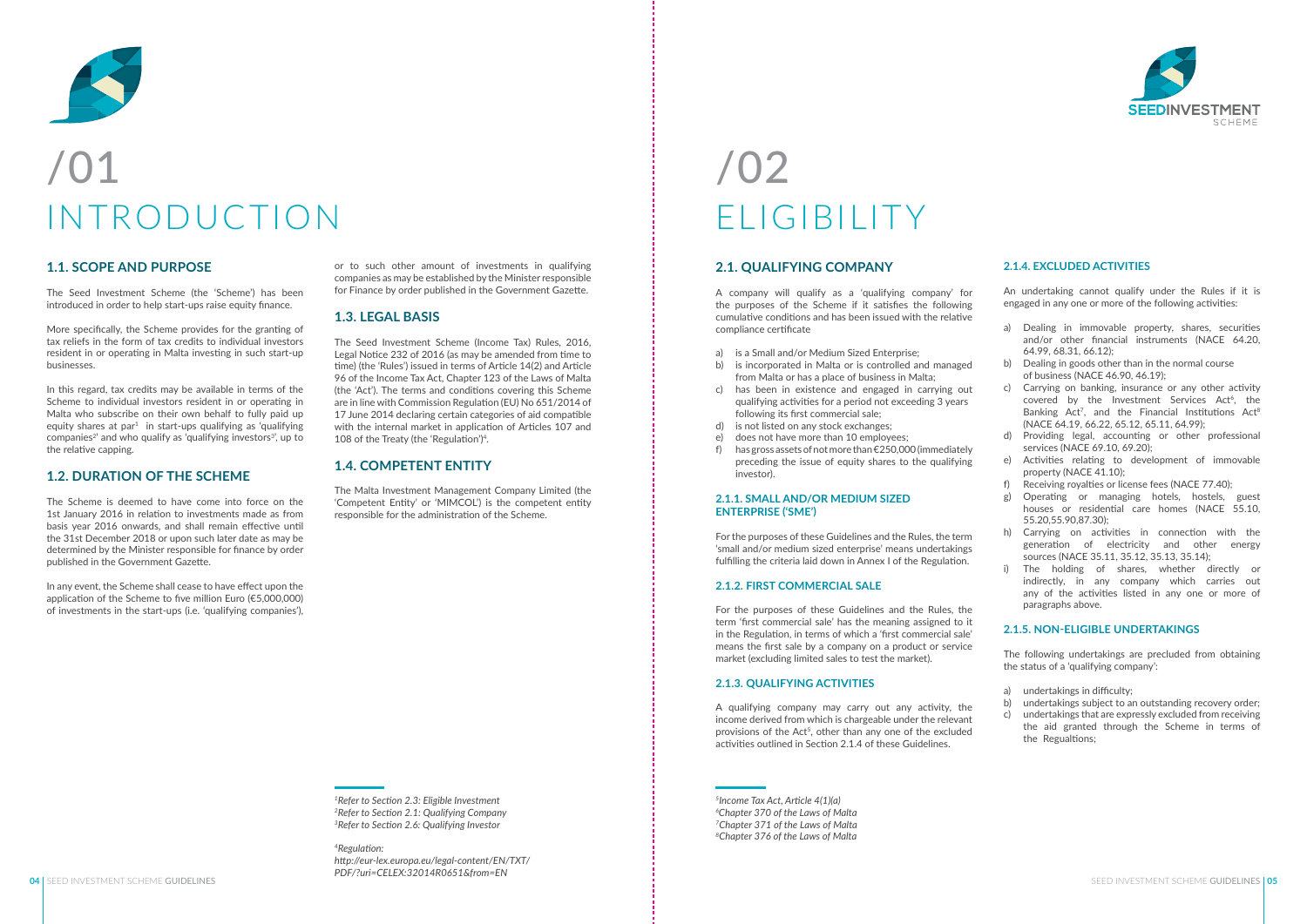his spouse, is at least 90% derived from Malta under the relevant provisions of the Act, to the extent that he or she bears the full risk of his or her investment.

#### **2.2.1. ELIGIBILITY FOR BENEFITS**

In order to be eligible for the benefits of the Scheme, an investor must:

- a) Subscribe to fully paid up equity shares at par in a qualifying company on his or her own behalf;
- b) Continue to hold the investment in the qualifying company for a period of not less than 3 years;
- c) Not be connected to the qualifying company prior to the subscription to the equity shares in the said qualifying company.

#### **2.2.2. 'CONNECTED TO A QUALIFYING COMPANY'**



d) undertakings which directly or indirectly hold shares in a company which carries out any excluded activity<sup>9</sup>.

> The following persons shall be deemed to be 'connected to a qualifying company':

- a) the investor's spouse, descendants and ascendants in the direct line and their relative spouses, his brothers or sisters; and their descendants;
- b) a partner in a commercial or civil partnership of the qualifying investor;
- c) a shareholder of the qualifying company in which it invests, including business angels and financial institutions, irrespective of their ownership;
- d) an investor, or any of the persons mentioned in paragraph (a) above, who is an employee of the qualifying company;
- e) an investor who, prior to the qualifying investment, already holds shares, whether directly or indirectly in the qualifying company;
- f) an investor who is, upon winding up of the qualifying

#### **2.1.6. UNDERTAKINGS IN DIFFICULTY**

For the purposes of these Guidelines and the Rules, 'undertakings in difficulty' has the meaning assigned to it in the Regulation.

#### **2.1.7. STATUS OF 'QUALIFYING COMPANY'**

The status of a 'qualifying company' shall only be granted at the discretion of the Competent Entity upon the satisfaction of the above-mentioned conditions, as set out in the Rules, and pursuant to the provision by the applicant of all information and/or documentation required as part of the application process or otherwise requested by the Competent Entity during the said application process.

An eligible investment in terms of the Scheme is an investment made by way of the subscription to a fresh issue of fully paid up, non-redeemable equity shares<sup>10</sup> at par on the investors own behalf in a qualifying company<sup>11</sup>.

A certificate shall be issued by the Competent Entity in favour of an applicant attesting to its status as a 'qualifying company', once such applicant is deemed to qualify as a 'qualifying company' for the purposes of the Rules by the Competent Entity. For more information on this, refer to Section 4 of these Guidelines.

#### **2.2. QUALIFYING INVESTOR**

In order for a person to be eligible to qualify as a 'qualifying investor' in terms of the Rules, such person must be:

- a) a natural person being a person other than a legal entity who is not an undertaking for the- purposes of Article 107(1) of the Treaty on the Functioning of the European Union (2007); and either (b) or (c) below:
- b) a resident in Malta; or
- c) a non-resident individual who is a national of an EU or EEA Member State whose worldwide income, at an individual level or coupled with that of

company, entitled to any of its assets, where such right existed in favour of the said investor prior to the company being granted the status of qualifying company in terms of the Rules;

g) an investor who has advanced to the qualifying company, funds by way of loan the terms of which establish the right of conversion into shares or other similar equity rights in the qualifying company.

Therefore, the above-mentioned persons should be deemed to be 'connected to a qualifying company' and should not qualify as 'qualifying investors' with respect to that qualifying company to which they are so connected.

#### **2.2.3. NON-ELIGIBLE INVESTORS**

The following are excluded from being granted the status of a 'qualifying investor':

- a) undertakings in difficulty;
- b) undertakings subject to an outstanding recovery order; c) undertakings that are expressly excluded from receiving the aid granted through the Scheme in terms of the Regulation

#### **2.2.4. STATUS OF 'QUALIFYING INVESTOR'**

Unless there are exceptional circumstances, the Competent Entity should issue an investor with a Qualifying Investor Self- Assessment Compliance Certificate in relation to his or her investment in a particular qualifying company on the basis of the investor's self-declaration attesting to the satisfaction of the above-mentioned conditions in the relevant application form submitted to the Competent Entity, and pursuant to the provision by the applicant of all required information and/or documentation.

#### **2.3. ELIGIBLE INVESTMENTS**

The following conditions must be satisfied:

- a) The investment in a qualifying company must be made within a period of 2 years from when that qualifying company is first issued with a compliance certificate for the status of 'qualifying company' by the Competent Entity;
- b) Investments in a qualifying company qualifying in terms of the Rules shall not, in aggregate, exceed €750,000.

As an exception to section (a) above, an investment in a qualifying company may be made in instalments over a period of more than 1 year, as long as the commitment to invest is made within the 2 year period referred to in section (a) (and subject to the achievement of defined targets or criteria).

In such case, the relative compliance certificate in relation to the qualifying investor will only be issued once the investment is made, and the qualifying investor should thus avail of the tax benefits in terms of the Rules as the investment, or part thereof, is made.

*<sup>10</sup>Refer to Income Tax Act, definition in Article 2 11Refer to Section 2.1: Qualifying Company 9Refer to Section 2.1.4: Excluded Activities*

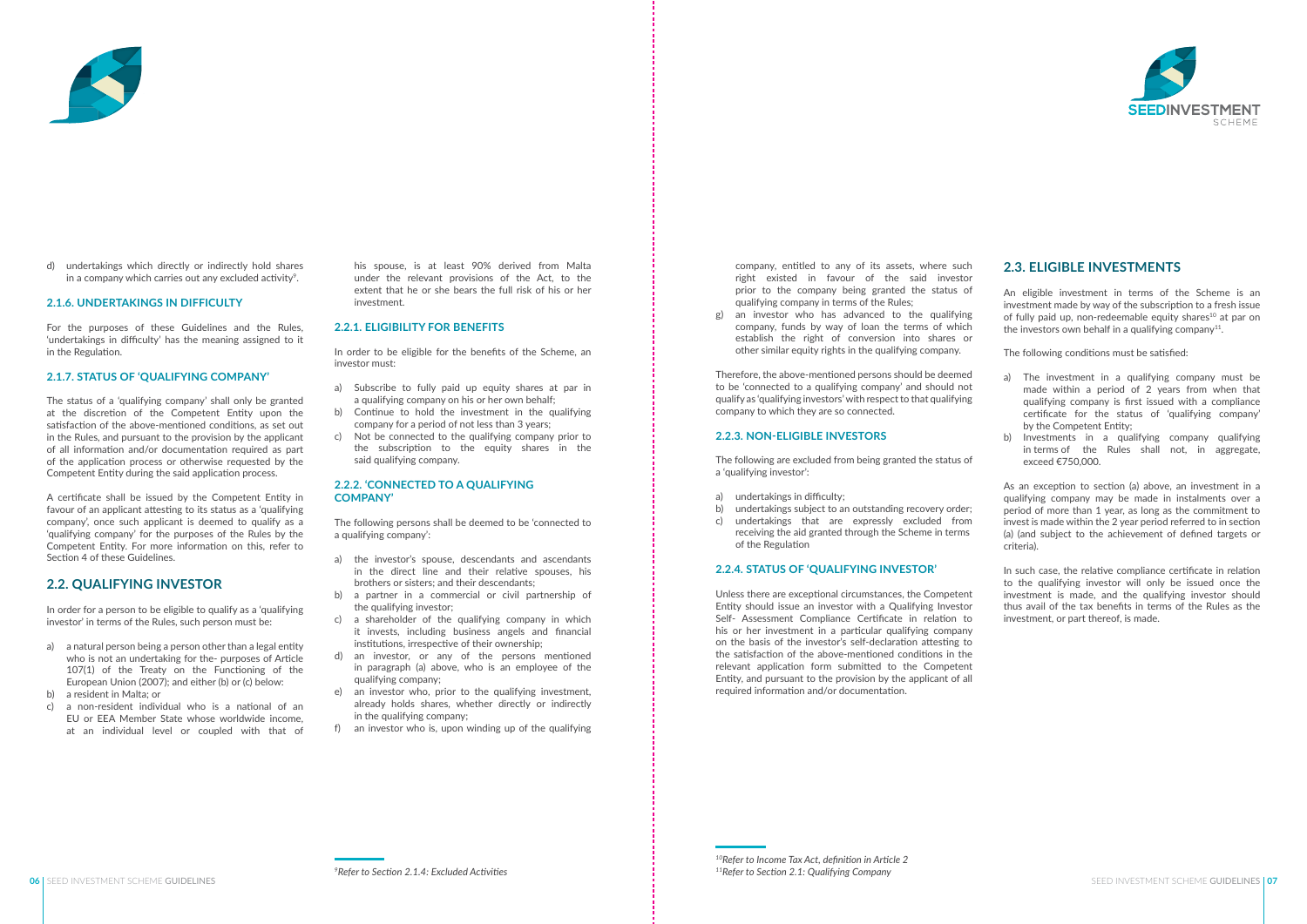#### **3.1. TAX CREDIT**

In terms of the Rules, a qualifying investor shall benefit from a tax credit equivalent to a sum amounting to 35% of the aggregate value of the investments made by the said qualifying investor in a qualifying company/ies, provided that the total tax credit applicable to any such investor shall not exceed €250,000 per annum, and provided that the total threshold available for the Scheme not be exhausted

The applicable tax credit shall be set off against the tax due by the relative qualifying investor in respect of any income or gains brought to charge to tax in the year of assessment immediately following the basis year during which the relevant investment/s is/are made.

and shall be charged to tax at the applicable rates set out in the Act.<sup>13</sup>

Should any part of the applicable tax credit not be absorbed in that year of assessment, the qualifying investor may carry forward the remaining part of the tax credit and set it off against any tax due for any subsequent year of assessment, until it is fully absorbed.

Without prejudice to the relevant provisions of the Income Tax Management Act, Chapter 372 of the Laws of Malta<sup>12</sup>, any tax credits available in terms of the Rules shall not give rise to a right to any tax refund.

#### **3.2. DISPOSAL OF ELIGIBLE INVESTMENTS**

#### **3.2.1 CAPITAL GAINS**

#### **3.2.1.1 IN THE FIRST THREE YEARS**

The tax due in respect of income derived from the disposal of the investment in a qualifying company within the first three years from the date of subscription of the equity shares by a qualifying investor who qualified for benefits in terms of the Rules relative to such investment, is to be calculated on the basis of the higher of:

information that, had it been available during the application process, would have resulted in the status of a qualifying company being refused, then all amounts invested by qualifying investors in that qualifying company, which would have benefited from a tax credit in terms of the Rules, shall be brought to charge under the relevant provisions of the Act<sup>14</sup>. Similarly, where the Competent Entity or the Commissioner for Revenue obtain / become otherwise in possession of any information that, had it been available during the application process, would have resulted in the status of a qualifying investor being refused, then all amounts invested by that qualifying investor in qualifying company/ies, which would have benefited from a tax credit in terms of the Rules, shall be brought to charge under the relevant provisions of the  $Act<sup>15</sup>$ .

- the market value of the said investment, and
- the consideration received by the qualifying investor,

The amount on which tax is chargeble shall not be reduced by the cost of acquisition of the investment, nor by any deduction or credit.

#### **3.2.1.2 AFTER THREE YEARS**

Gains or profits derived from the disposal of the investment in a qualifying company after the lapse of three years from the date of subscription to the equity shares by the qualifying investor shall be exempt from tax.

#### **3.2.2. LOSSES**

Losses incurred in any year of assessment by a qualifying investor from the disposal of an investment in a qualifying company or as a result of the liquidation of such a qualifying company shall not be allowed as a deduction in respect of income or gains chargeable under the relevant provisions of the Act.

#### **3.3. CUMULATION OF AID**

The rules on cumulation of aid outlined in Article 8 of the Regulation are applicable in respect of the incentive granted under the Scheme.

#### **3.4. ABUSE OF SCHEME**

#### **3.4.1. CLAW BACK OF TAX CREDIT**

Where the Competent Entity or the Commissioner for Revenue obtain / become otherwise in possession of any

*<sup>12</sup>Income Tax Management Act, Article 48 13Income Tax Act, Chapter 123 of the Laws of Malta, Article 56. <sup>14</sup>Income Tax Act, Article 4 and Article 5.*

*15Income Tax Act, Article 4 and Article 5.*



Interest shall be charged on such amount indicated above at the rate of 1% for every calendar month of the amount availed of as a tax credit by the qualifying investor.

#### **3.4.2. ANTI-ABUSE MECHANISM**

In any of the following instances, the qualification status granted in terms of the Rules may be withdrawn:

- (a) If a person benefits under the Rules where that person was not so entitled; or
- (b) If a person benefits under the Rules in a manner which the Commissioner for Revenue deems to be contrary to the purpose of the Rules.

Furthermore, the Commissioner for Revenue may issue an assessment in any manner and in such amount as may be necessary in the circumstances in order to nullify or modify the benefits claimed by such person and the consequent advantage obtained.



### /03 DESCRIPTION OF INCENTIVE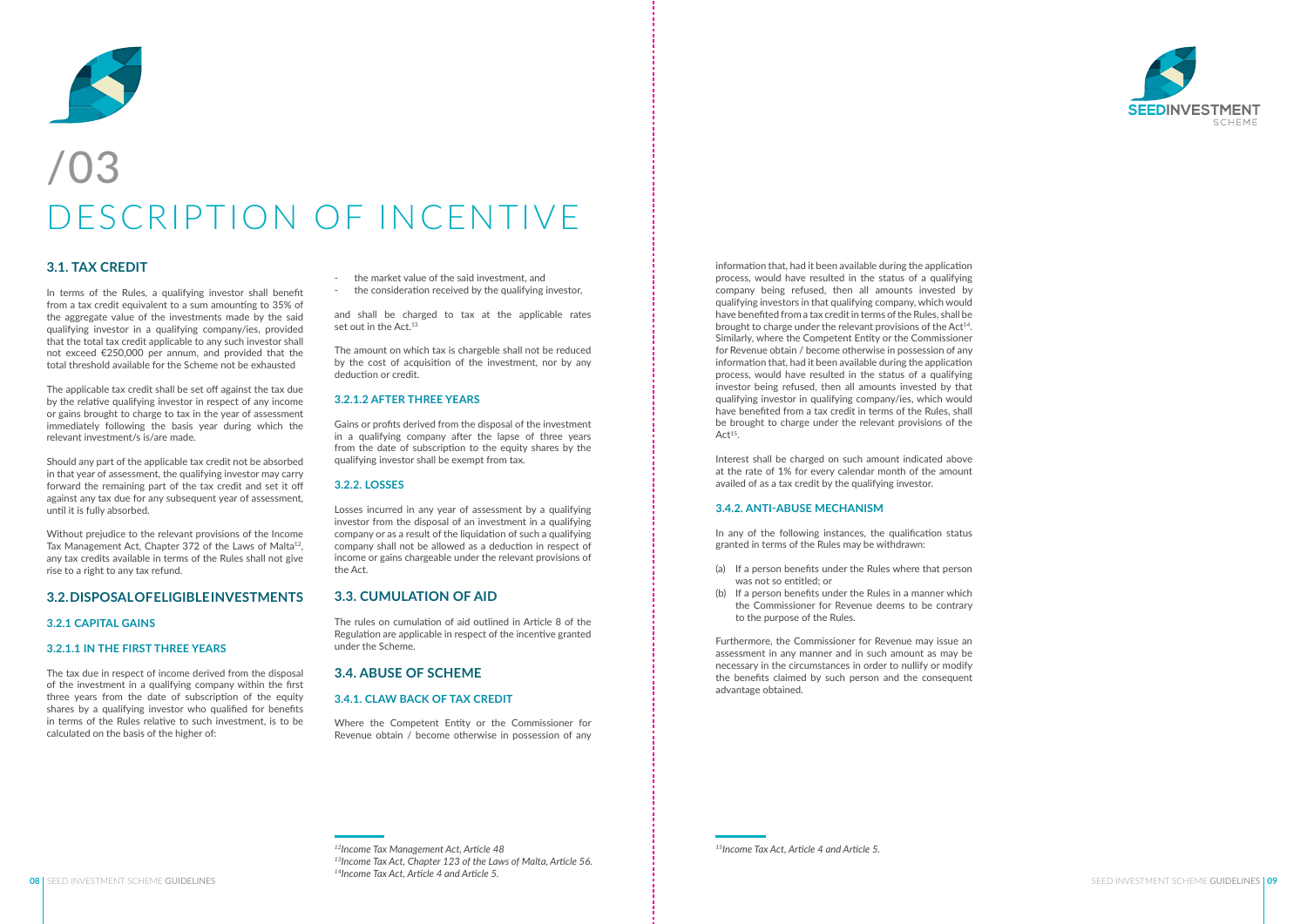compliant with the conditions set out in the Rules and these Guidelines shall be assessed by the Competent Entity.

In this respect, the following information and documentation must be provided by the applicant undertaking to the Competent Entity for the said application to be processed by the Competent Entity:

- a) A certified true copy of the latest Memorandum and Articles of Association of the undertaking from the Maltese Registrar of Companies ('Registrar') or the equivalent statute;
- b) A good standing certificate duly issued by the Registrar up to 1 month prior to the date of application, or equivalent document;
- c) A copy of the latest Audited Financial statements (where available);
- d) Duly completed Application Form;
- e) Duly completed Self-Declaration Form;
- f) Duly completed SME Declaration Form

#### **4.2.3. SME DECLARATION FORM**

In accordance with Section 2.1, an applicant undertaking must ensure that it qualifies as an SME within the meaning of the Regulation in order to be eligible for the status of a 'qualifying company'.

#### **4.2.4 NOTIFICATION OF RESULTS**

On being satisfied that an applicant undertaking satisfies the conditions set out in the Rules and these Guidelines, the Competent Entity shall issue a Compliance Certificate for Qualifying Company with a unique certification number in favour of the said applicant undertaking, in line with the Rules. The Compliance Certificate for Qualifying Company shall be issued, subject to the terms and conditions as may be imposed by the Competent Entity. Failure to provide the full and/or correct information upon application, failure

to comply with the terms and conditions stipulated in the Compliance Certificate for Qualifying Company, and/ or failure to satisfy, on an ongoing basis, the eligibility criteria set out in Section 2 may trigger the applicability of the mechanisms outlined in Section 3.4.

#### **4.2.5 ANNUAL DOCUMENTATION**

A qualifying company shall submit the following documentation annually in order to maintain the status of a qualifying company:

- a) Duly completed Annual Confirmation Form confirming that throughout the relevant accounting period the eligibility criteria for the status of a 'qualifying company' continued to be met;
- b) A copy of the audited financial statements (including schedules to the Income Statement) for that period;
- c) Duly completed SME Declaration Form; d) Duly completed Self-Declaration Form;
- e) A good standing certificate duly issued by the Registrar of Companies up to 1 month prior to the date of submission of the Annual Confirmation Form referred to in paragraph (a) above, or an equivalent document;
- f) Any other document which may be required by the Competent Entity.

The Annual Confirmation Form mentioned in paragraph (a) above, together with all supplementary documentation/ information indicated in paragraphs (b) to (f) above, is to be submitted to the Competent Entity annually by not later than 30 days from the anniversary of the date of issuance of the Compliance Certificate for Qualifying Company.

#### **4.2.6 ONSITE INSPECTIONS**

The Competent Entity and/ or the Inland Revenue Department may carry out onsite visits to determine:



- a) whether the relative investment has been implemented in line with the parameters set in the Rules and in these guidelines; and
- b) the truthfulness, correctness and accuracy of the contents of the application and documentation submitted with respect to the 'qualifying company'.

#### **4.3 APPLICATION PROCESS FOR QUALIFYING INVESTOR**

#### **4.3.1. APPLICATION FOR STATUS AS A QUALIFYING INVESTOR**

Individuals wishing to obtain the status of a 'qualifying investor' in relation to an investment in a particular qualifying company in accordance with Section 2.2, must submit an application under this Scheme before 31 December 2018 or at any later date as may be determined by the Minister responsible for finance by order published in the Government Gazette.

#### **4.3.2. DOCUMENTATION REQUIRED FOR DETERMINATION OF APPLICATION**

An investor should assess, and where applicable declare in the relevant application form to be submitted to the Competent Entity, that the relevant conditions for the status of a 'qualifying investor' in relation to his or her investment in a particular qualifying company in terms of the Rules and these Guidelines are duly satisfied. Unless there are exceptional circumstances, the Competent Entity should issue an investor with a Qualifying Investor Self-Assessment Compliance Certificate in relation to his or her investment in that particular qualifying company, on the basis of the above-mentioned self-declaration whereby the investor attests to the satisfaction of the relevant conditions in the application form submitted to the Competent Entity, and pursuant to the provision by the applicant of all required information and/or documentation. The Competent Entity



## APPLICATION PROCESS

#### **4.1 GENERAL INFORMATION**

All applications made in terms of these Guidelines should be submitted to the Competent Entity.

Applicants may download the relative application forms from the following website: [insert website].

Completed application forms, together with all accompanying documentation, may be submitted electronically, posted, or delivered by hand.

#### **4.2 APPLICATION PROCESS FOR QUALIFYING COMPANY**

#### **4.2.1 APPLICATION FOR STATUS AS A QUALIFYING COMPANY**

Undertakings wishing to obtain the status of a 'qualifying company' in accordance with Section 2.1, must submit an application for determination of eligibility under this Scheme before 31 December 2018 or at such later date as may be determined by the Minister responsible for Finance by order published in the Government Gazette.

#### **4.2.2 DOCUMENTATION REQUIRED FOR DETERMINATION OF APPLICATION**

For the purpose of making a determination for eligibility, the Competent Entity shall consider whether the applicant undertaking satisfies the conditions set out in the Rules and in these Guidelines.

The Competent Entity may also request such documentation and information as it deems fit, and further reserves the right to carry out onsite inspections during the application process or subsequent to the issue of the Compliance Certificate for Qualifying Company. All complete applications which are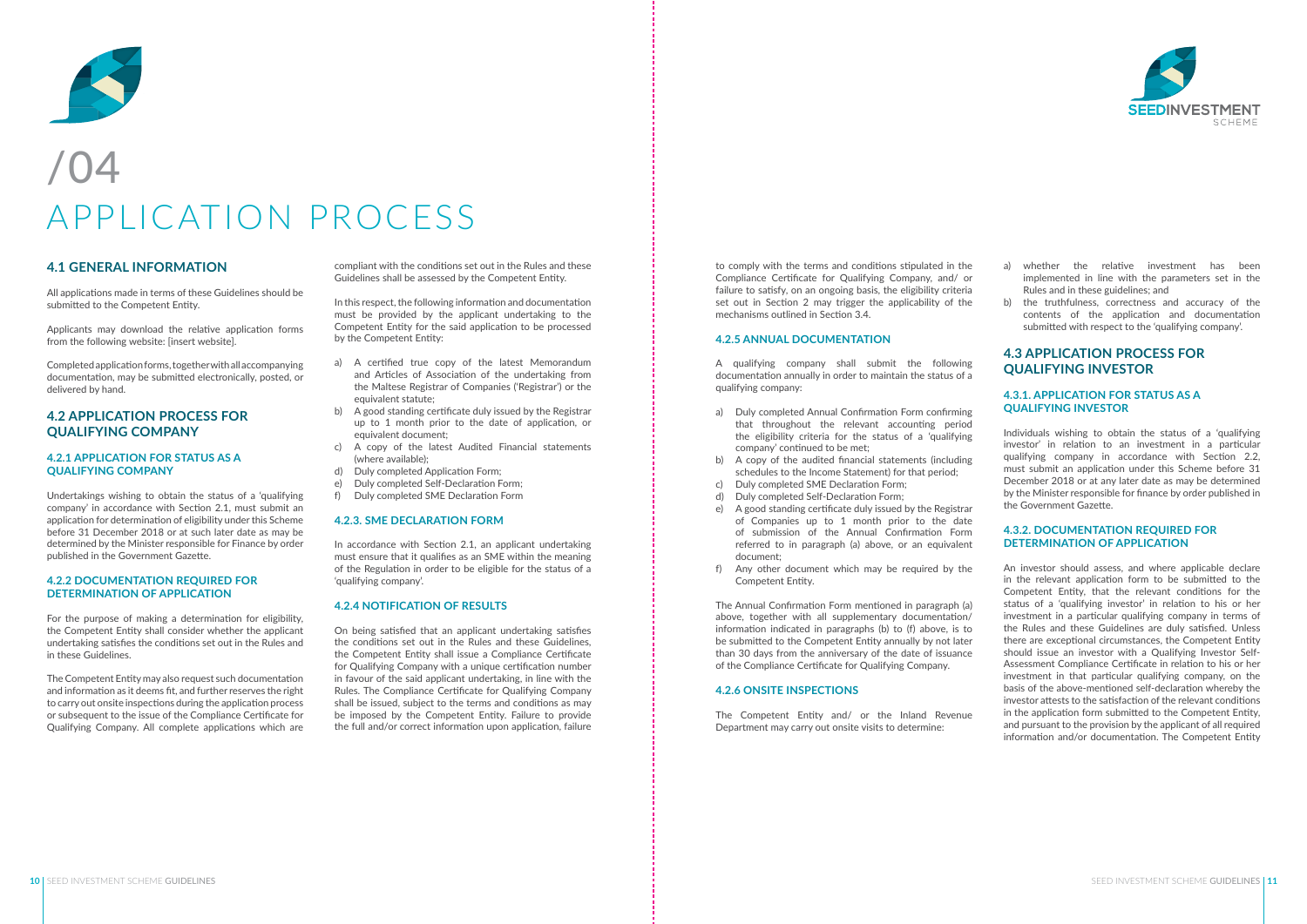Self-Assessment Compliance Certificate with a unique certification number in favour of the said applicant investor specifically in respect of his or her investment in a particular qualifying company, in line with the Rules.

The Qualifying Investor Self-Assessment Compliance Certificate shall be issued, subject to the terms and conditions as may be imposed by the Competent Entity.

Failure to provide the full and/or correct information upon application, failure to comply with the terms and conditions stipulated in the issued Compliance Certificate and/ or failure to satisfy, on an ongoing basis, the eligibility criteria set out in Section 2 may trigger the applicability of the mechanisms outlined in Section 3.4.

#### **4.3.4. UTILISATION OF TAX CREDITS**

No tax credit shall be due to a qualifying investor for a year of assessment unless it is claimed in the appropriate section of his or her tax return together with the completed supporting attachment (being RA 20).

#### **4.3.5. ANNUAL DOCUMENTATION**

A qualifying investor shall submit the following documentation annually in order to maintain the status of a qualifying investor with respect to his or her investment in a particular qualifying company:

- a) Duly completed Annual Confirmation Form;
- b) Duly completed Self-Declaration Form;
- c) A declaration in relation to the total investments made in each qualifying company to date;
- d) Copy of the qualifying investor's annual tax return;
- e) Evidence issued by the relevant authority of investment in qualifying company;
- f) Any other document/s which may be required by the Competent Entity or the Inland Revenue Department.

The Annual Confirmation Form mentioned in paragraph (a) above, together with all supplementary documentation/ information indicated in paragraphs (b) to (f) above, is to be submitted to the Competent Entity annually, by not later than 30 days from the anniversary of the date of issuance of the Qualifying Investor Self-Assessment Compliance Certificate for that investment.





may also request such documentation and information as it deems fit during the application process or subsequent to the issue of the Qualifying Investor Self- Assessment Compliance Certificate.

In this respect, the following information and documentation must be provided by the applicant investor to the Competent Entity in order for the said application to be processed by the Competent Entity:

- a) Duly completed Application Form;
- b) Duly completed Self-Declaration Form;
- c) Due diligence information:
- 
- a certified true copy of applicant's passport;<br>a certified true copy of applicant's identity card (if applicable);
- bank reference letter/s addressed to the Competent Entity relating to the applicant indicating the period of time for which the applicant has had a relationship with the relative bank;
- a copy of a recent utility bill of the applicant;
- information on and evidence of source of wealth of the applicant;
- d) Proof of investment by the applicant in the relevant Qualifying Company (e.g. good standing certificate of the Qualifying Company; a copy of the allotment of shares agreement; a copy of the contract of subscription of shares);
- e) Any documentation not mentioned above as may be required by the Competent Entity or the Inland Revenue Department.

#### **4.3.3. NOTIFICATION OF RESULTS**

On being satisfied that the applicant investor has submitted the relevant application form, wherein the investor duly declared and attested to the satisfaction of the conditions set out in the Rules and these Guidelines, and submitted the relevant documentation, the Competent Entity shall issue a Qualifying Investor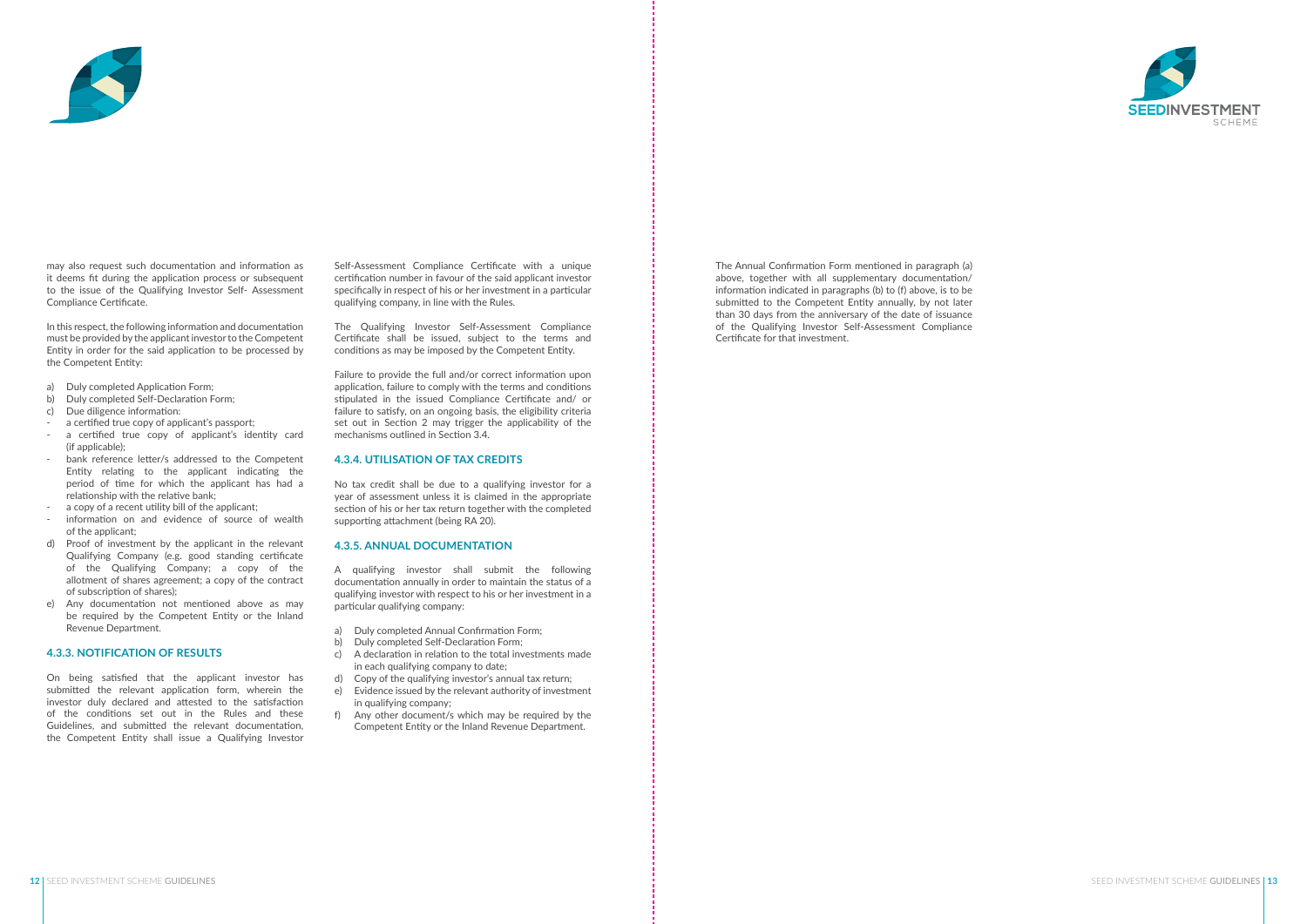Further information on the scheme, as well as information and guidance on the filling in of the application form may be obtained by contacting MIMCOL during office hours.

#### **Postal Address:**

Clock Tower, Level 1, Tigne Point, Malta

**Tel:** +356 21497970 **Email:** info.mimcol@mgis.com.mt

**Website:** http://mimcol.com.mt/sis/



### /05 CONTACT DETAILS

These Guidelines have been published for information purposes only and shall be read and construed together with the Rules to the extent that these Guidelines are not in conflict with the said Rules or otherwise with the Act.